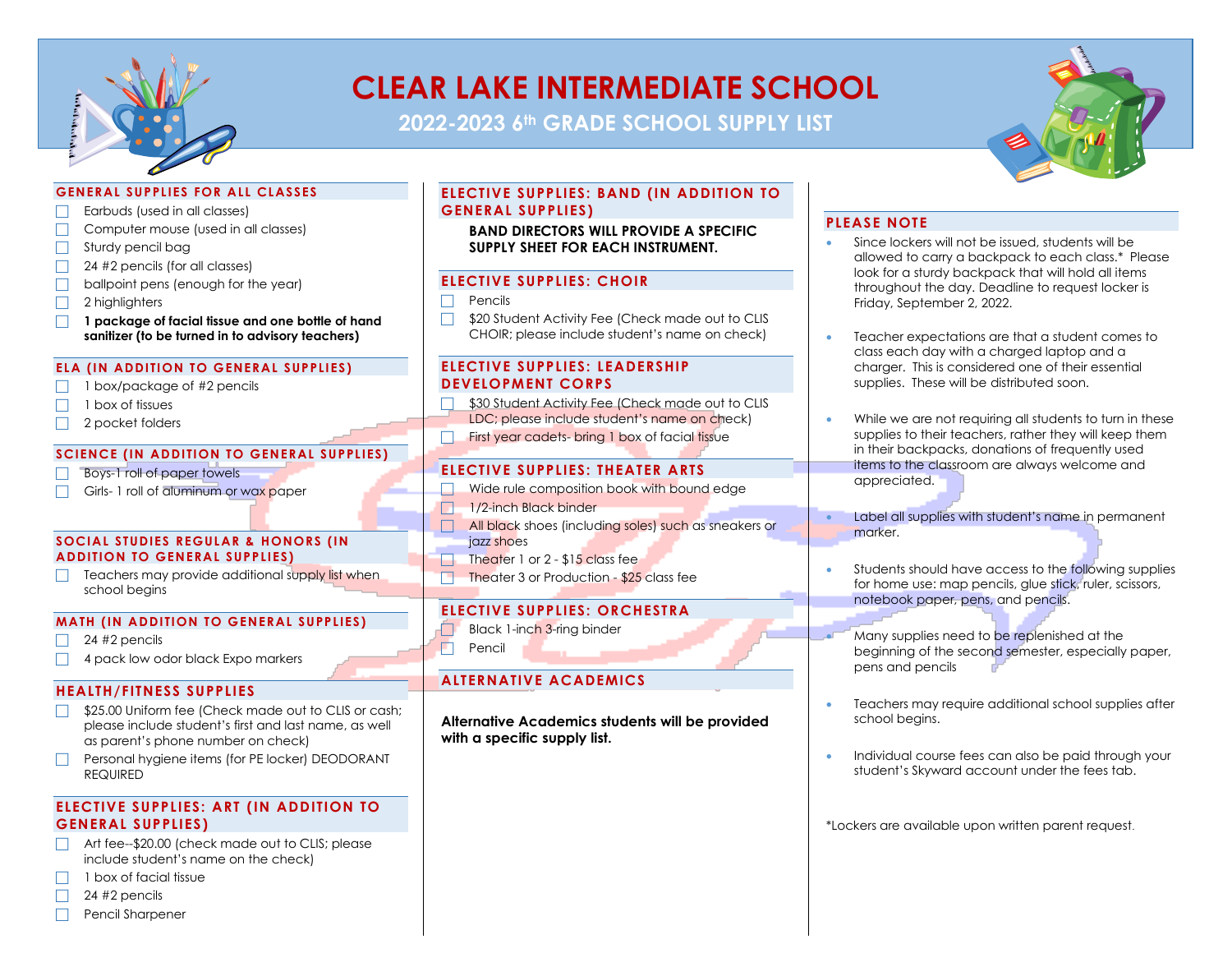

# **CLEAR LAKE INTERMEDIATE SCHOOL**

**2022-2023 7th GRADE SCHOOL SUPPLY LIST**



## **GENERAL SUPPLIES FOR ALL CLASSES**

- $\Box$  Wired Earbuds
- $\Box$  Computer mouse (if preferred)
- 1 package loose leaf wide ruled notebook paper, replenishable throughout year.
- $\Box$  #2 pencils
- $\Box$  1 package of colored pencils
- $\Box$  Blue and black pens, red pen
- $\Box$  Glue Sticks
- 1 handheld pencil sharpener

#### **MATH (IN ADDITION TO GENERAL SUPPLIES)**

- Plastic 2-pocket folder with brads
- $\Box$  3 subject spiral notebook
- $\Box$  4 pack low-odor expo markers
- $\Box$  24 pack #2 wooden pencils
- $\Box$  Box of Tissues

#### **ELA (IN ADDITION TO GENERAL SUPPLIES)**

- 1 package post it notes
- $\Box$  1 folder with pockets
- $\Box$  12 #2 Pencils
- $\Box$  Box of Tissues

#### **SCIENCE (IN ADDITION TO GENERAL SUPPLIES)**

- $\Box$  1 package of paper towels
- $\Box$  2 composition books (100 page)
- $\Box$  1 box of tissues
- $\Box$  12 inch ruler

#### **SOCIAL STUDIES REGULAR/HONORS (IN ADDITION TO GENERAL SUPPLIES)**

- $\Box$  School issued laptop
- $\Box$  School issued laptop charger
- $\Box$  Box of Tissues

### **ELECTIVE SUPPLIES: ART 2D/3D (IN ADDITION TO GENERAL SUPPLIES)**

- $\Box$  Art fee--\$10.00 (check made out to CLIS; please include student's first and last name and phone number on check, \$10/semester)
- 12 #2 pencils
- $\Box$  1 box of facial tissue

#### **ELECTIVE SUPPLIES: ART ADVANCED (IN ADDITION TO GENERAL SUPPLIES)**

- $\Box$  Art fee--\$25.00 (check made out to CLIS; please include student's name on check)
- $\Box$  1 hand pump soap
- $\Box$  24 #2 pencils
- $\Box$  Box of Tissues

#### **ELECTIVE SUPPLIES: BAND (IN ADDITION TO GENERAL SUPPLIES)**

**BAND DIRECTORS WILL PROVIDE A SPECIFIC SUPPLY SHEET FOR EACH INSTRUMENT.**

#### **ELECTIVE SUPPLIES: THEATER ARTS (IN ADDITION TO GENERAL SUPPLIES )**

- $\nabla$  Wide rule composition book with bound edge
- $\Box$  1/2-inch Black binder
- F All black shoes (including soles) such as sneakers or jazz shoes
- $\Box$  Theater 1 or 2 \$15 class fee
- $\Box$  Theater 3 or Production \$25 class fee

#### **ELECTIVE SUPPLIES: SPANISH (IN ADDITION TO GENERAL SUPPLIES)**

- $\Box$  1 composition notebook
- $\Box$  1 USB flash drive
- **F** Package of Index Cards

## **HEALTH/FITNESS**

- **F** \$25.00 Uniform fee (Check made out to CLIS; please include student's first and last name and a phone number on check, or cash)
- $\Box$  Personal hygiene items (for PE locker)
- $\Box$  Combination Lock for Boys' Athletics

## **ELECTIVE SUPPLIES: CHOIR**

 $\Box$  \$20 fee(check to CLIS Choir, include student name)

## **ALTERNATIVE ACADEMICS**

**Alternative Academics students will be provided with a specific supply list.**

## **ELECTIVE SUPPLIES: LDC**

- $\Box$  \$30 Student Activity Fee (Check made out to CLIS LDC; please include student's first and last name and a phone number on the check)
- $\Box$  First year cadets- bring 1 box of facial tissue

## **ELECTIVE SUPPLIES: ORCHESTRA**

- Black 3 ring binder (1inch)
- $\Box$  Pencil

## **PLEASE NOTE**

- Since lockers will not be issued, students will be allowed to carry a backpack to each class. \* Please look for a sturdy backpack that will hold all items throughout the day. Deadline to request locker is September 2, 2022.
	- Teacher expectations are that a student comes to class each day with a charged laptop and a charger. This is considered one of their essential supplies.
	- While we are not requiring all students to turn in these supplies to their teachers, rather they will keep them in their backpacks, donations of frequently used items to the classroom are always welcome and appreciated.
	- Label all supplies with student's name in permanent marker.
- Students should have access to the following supplies for home use: map pencils, glue stick, ruler, scissors, notebook paper, pens, and pencils.
- Many supplies need to be replenished at the beginning of the second semester, especially paper, pens and pencils
- Teachers may require additional school supplies after school begins.
- Individual course fees can also be paid through your student's Skyward account under the fees tab.